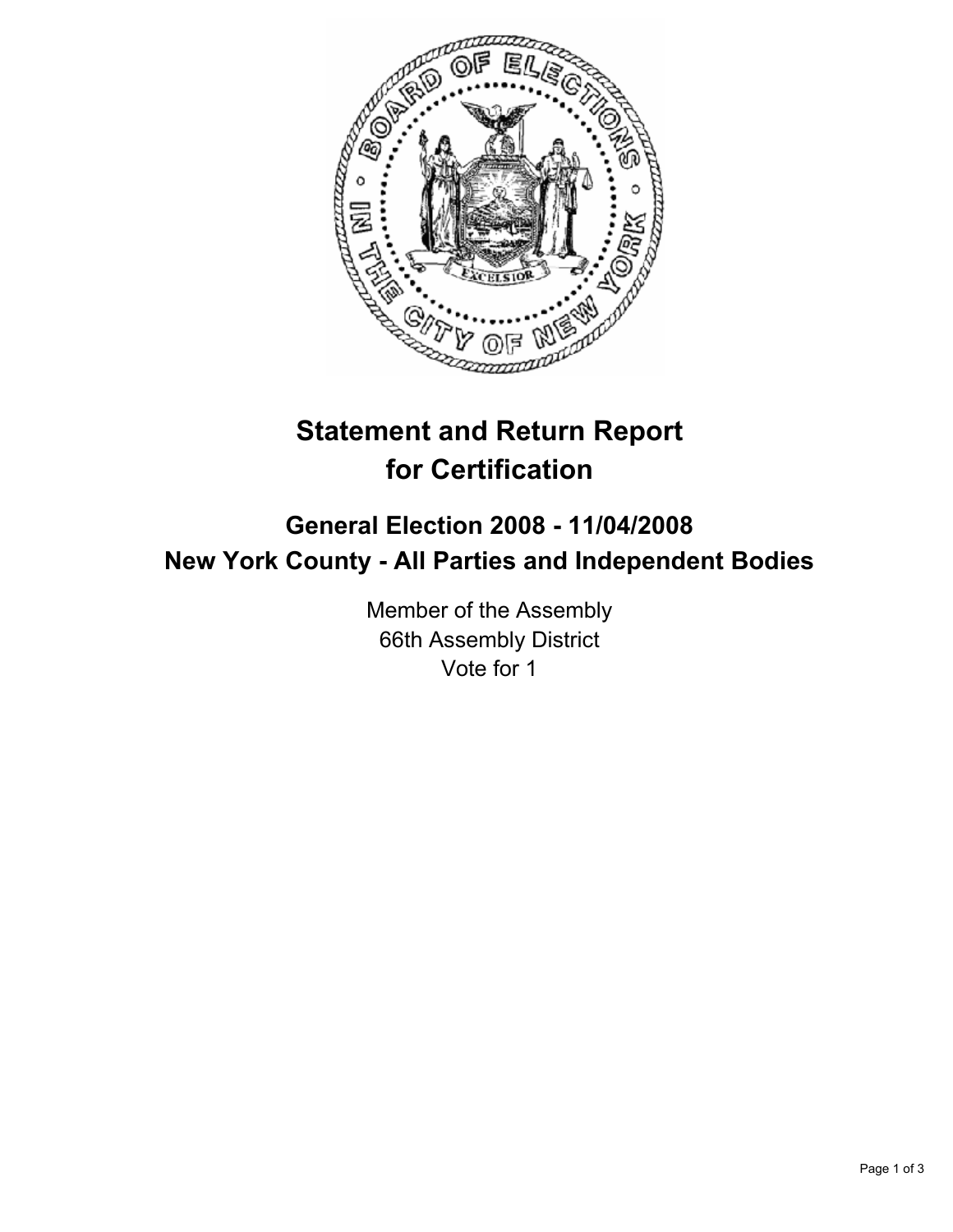

### **Assembly District 66**

| <b>PUBLIC COUNTER</b>              | 58,049 |
|------------------------------------|--------|
| <b>EMERGENCY</b>                   | 339    |
| ABSENTEE/MILITARY                  | 3,917  |
| <b>AFFIDAVIT</b>                   | 2,803  |
| <b>Total Ballots</b>               | 67,362 |
| DEBORAH J GLICK (DEMOCRATIC)       | 46,556 |
| DEBORAH J GLICK (WORKING FAMILIES) | 3,358  |
| ANDERSON (WRITE-IN)                |        |
| <b>BORIS ZILBERMAN (WRITE-IN)</b>  |        |
| DAVID SHIFREN (WRITE-IN)           |        |
| JACOB SASSON (WRITE-IN)            |        |
| MARY RUWART (WRITE-IN)             |        |
| SHANE SHEEHY (WRITE-IN)            |        |
| <b>Total Votes</b>                 | 49,920 |
| Unrecorded                         | 17,442 |